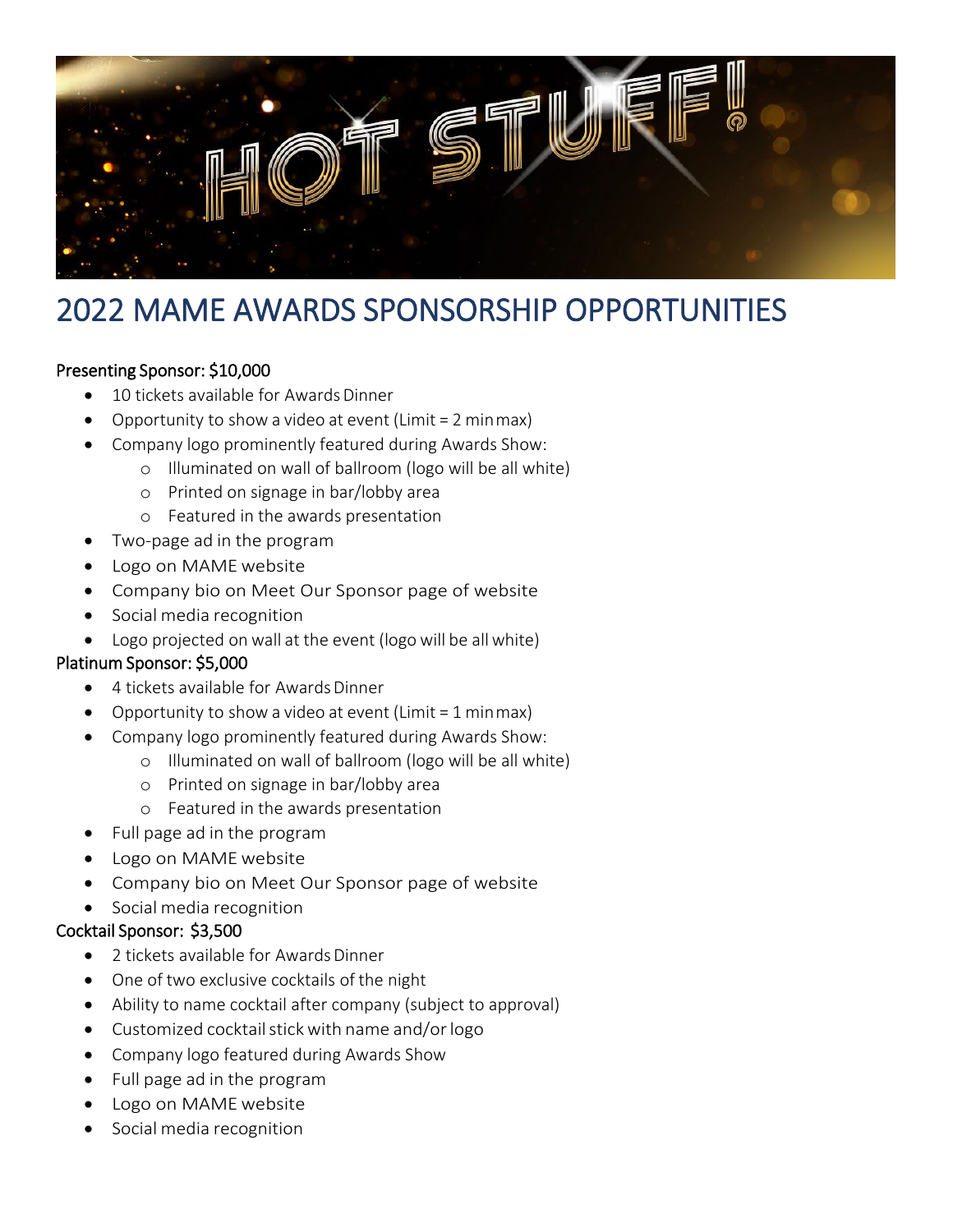

### Trophy Sponsor: \$3,000 (Two Available)

- 2 tickets available for Awards Dinner
- Company logo featured during Awards Show
- 1/2 page ad in theprogram
- Logo on MAME website
- Social media recognition

### Awards Sponsor: \$3,000 (Twelve Available)

- 2 tickets available for Awards Dinner
- Verbal company recognition during first award in categoryduring Awards Ceremony
- Company logo on presentation screen during additionalawards in category during Awards Ceremony
- 1/2 page ad in theprogram
- Logo on MAMEwebsite
- Social media recognition
- One of twelve award categories
	- o Sales/Marketing Professionals
	- o Industry Professionals Category
	- o Marketing Category
	- o Interactive/Online Category
	- o Architecture
	- o Interior Merchandising
	- o "Best of The Year" Categories
	- o Kitchen Remodel
	- o Bathroom Remodel
	- o Custom Home
	- o Multifamily Renovation
	- o Exterior Remodel

#### Table Sponsor: \$3,000 (Five Available)

- 10 tickets (1 Table) available for Awards Dinner
- 1/2 page ad in the program
- Logo on MAMEwebsite
- Social media recognition

#### Centerpiece Sponsor: \$3,000 (One Available)

- 2 tickets available for Awards Dinner
- Company name and/or logo on all centerpieces
- ½ page ad in the program
- Logo on MAMEwebsite
- Social media recognition